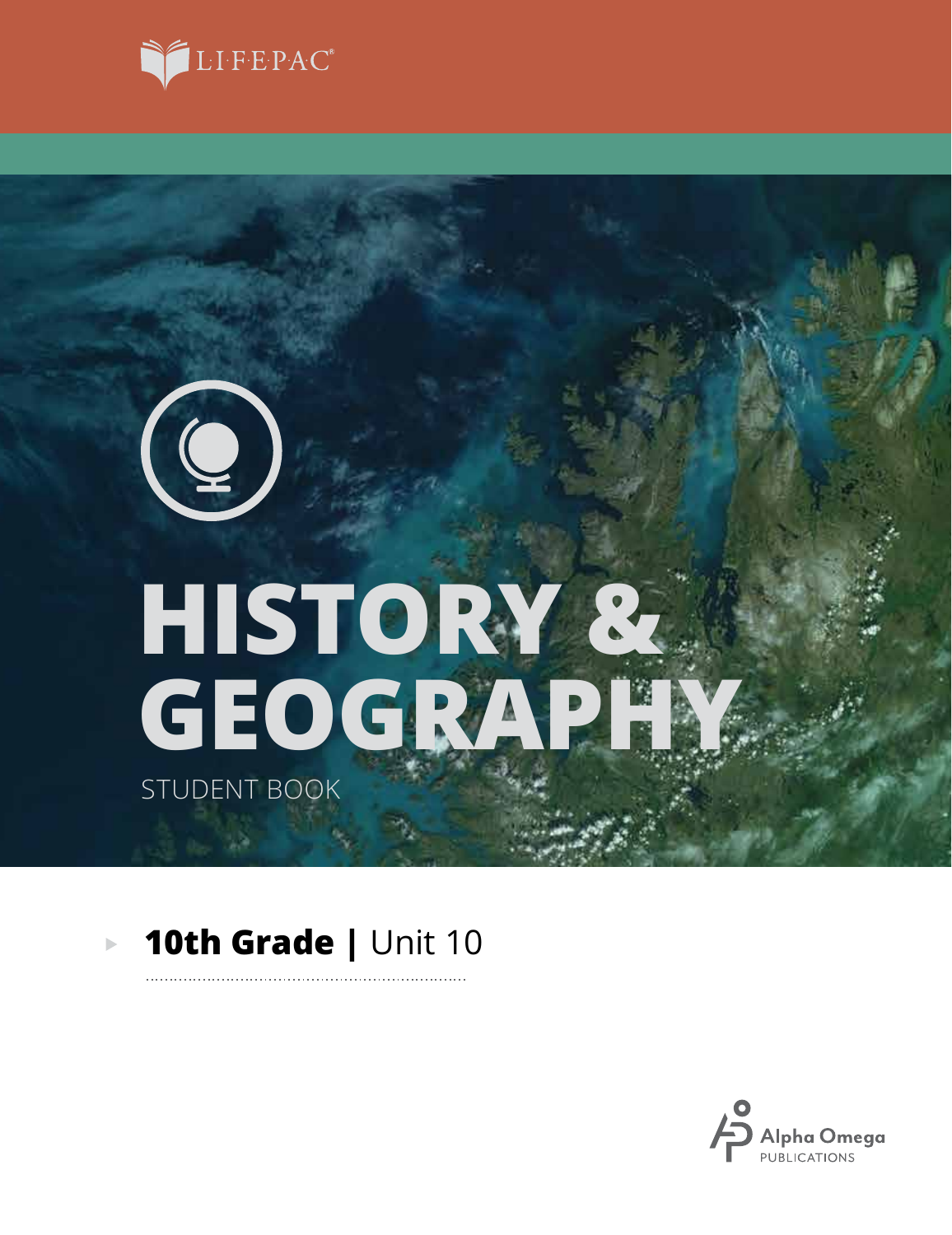# **HISTORY & GEOGRAPHY 1010**

Ancient Times to the Present

INTRODUCTION **|3**

### **1. ANCIENT CIVILIZATIONS AND MEDIEVAL TIMES 5**

HEBREWS **|6** EGYPTIANS **|7** BABYLONIANS **|8** CHINESE **|9** GREEKS **|10** ROMANS **|11** ANCIENT CULTURES **|14** MEDIEVAL TIMES: INVASIONS **|15** MEDIEVAL TIMES: FEUDALISM **|16** MEDIEVAL CULTURE **|18** THE MEDIEVAL CHURCH **|21** SELF TEST 1 **|25**

### **2. RENAISSANCE 28**

POLITICS **|29** ARTS AND SCIENCES **|31** REFORMATION **|34** ABSOLUTISM **|41** SELF TEST 2 **|49**

### **3. THE MODERN WORLD 52**

REVOLUTIONS **|53** WARS **|60** CURRENT EVENTS **|66** SELF TEST 3 **|70** GLOSSARY **|73**



**LIFEPAC Test is located in the center of the booklet**. Please remove before starting the unit.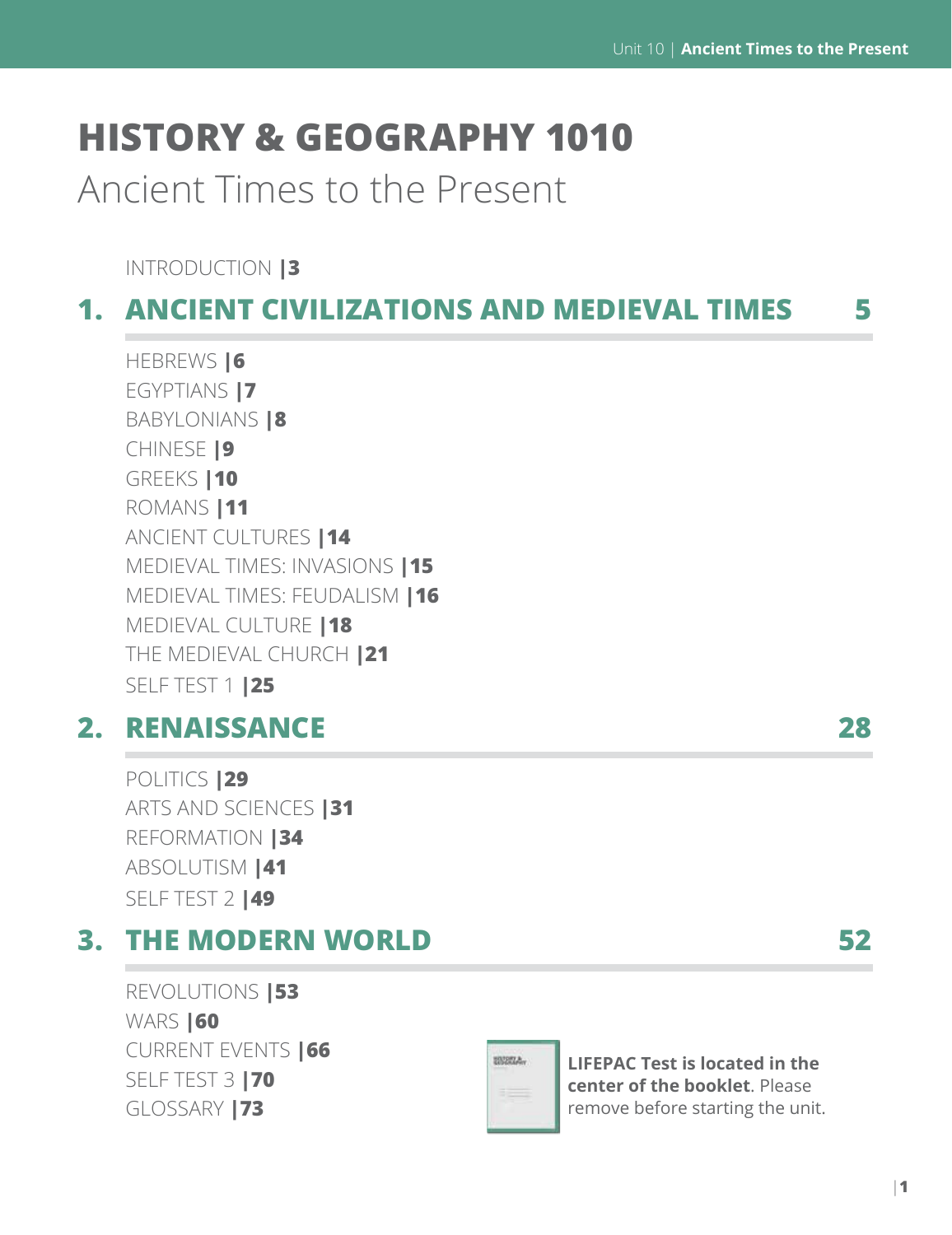**Authors:** 

Dorothea M. Denney, M.Ed. Richard Morse

**Editor in Chief:** Richard W. Wheeler, M.A.Ed.

**Editor:**  Richard R. Andersen, M.A.

**Consulting Editor:** Rudolph Moore, Ph.D.

**Revision Editor:**  Alan Christopherson, M.S.

### **MEDIA CREDITS:**

**8:** © Tarbod, iStock, Thinkstock; **17:** © Rafael Laguillo, Hemera, Thinkstock; **19:** © Georgios Kollidas, iStock, Thinkstock; **23**: © Photos.com, Thinkstock; **32:** © Brandon Bourdages, iStock, Thinkstock; **36:** © Elenaphoto21, iStock, Thinkstock; **41**: © TonyBaggett, iStock, Thinkstock; **44:** © Hannah-Mac, iStock, Thinkstock; **55:** © Georgios Art, iStock, Thinkstock; **57**: © runamock, iStock, Thinkstock; **58:** © Library of Congress, cph 3c10385; **63:** © CPhoM Robert F Sargent; ARC Identifier 195515; **64:** © bwzenith, iStock, Thinkstock.



### **804 N. 2nd Ave. E. Rock Rapids, IA 51246-1759**

© MCMXCVII by Alpha Omega Publications, Inc. All rights reserved. LIFEPAC is a registered trademark of Alpha Omega Publications, Inc.

All trademarks and/or service marks referenced in this material are the property of their respective owners. Alpha Omega Publications, Inc. makes no claim of ownership to any trademarks and/ or service marks other than their own and their affiliates, and makes no claim of affiliation to any companies whose trademarks may be listed in this material, other than their own.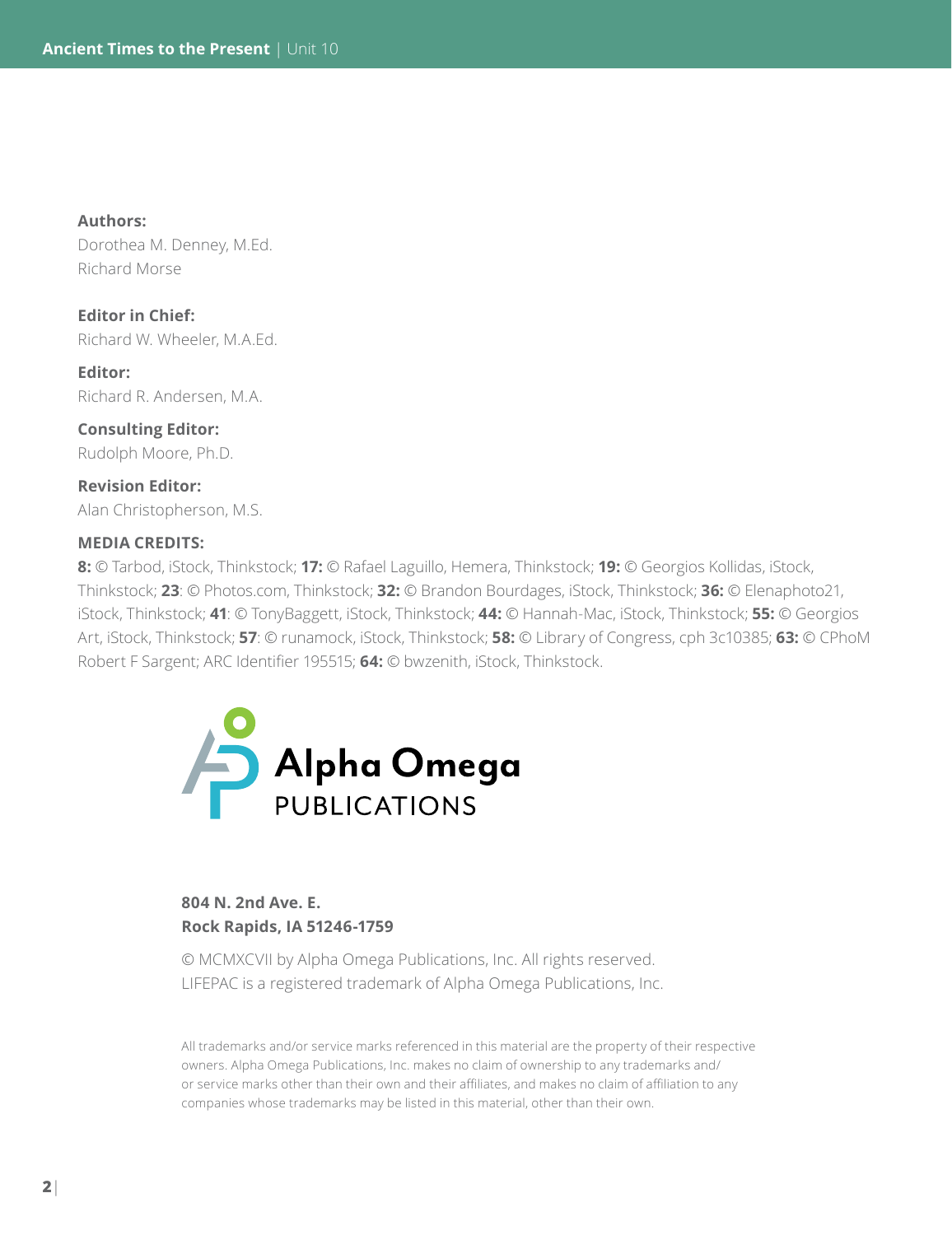# **Ancient Times To The Present**

### Introduction

In the previous nine LIFEPACs you have studied the history of the world from very ancient civilizations to modern times. You will now review what you have learned. You will look once more at those ancient civilizations. You will reacquaint yourself with the Middle Ages and the Renaissance. You will see how each of these periods contributed to the modern world in which you live.

## **Objectives**

**Read these objectives.** The objectives tell you what you will be able to do when you have successfully completed this LIFEPAC®. When you have finished this LIFEPAC, you should be able to:

- **1.** List the most important ancient civilizations.
- **2.** Explain how ancient societies governed themselves.
- **3.** Identify the leaders of the ancient civilizations and their accomplishments.
- **4.** Describe the cultures of the various societies.
- **5.** Explain feudalism.
- **6.** Show the importance of the church in the Middle Ages.
- **7.** Point out the differences between the Middle Ages and the Renaissance.
- **8.** Describe the politics in the major European countries during the Renaissance.
- **9.** List the highlights of Renaissance arts and sciences.
- **10.** Explain the Reformation.
- **11.** Show how religious conflicts led to wars.
- **12.** Define *absolutism*.
- **13.** Show the development of the strongest nations in Europe.
- **14.** Define mercantilism.
- **15.** Trace the travels of European explorers and their claims in the New World.
- **16.** Describe the great revolutions that helped to produce the modern world.
- **17.** Describe the political and military career of Napoleon I.
- **18.** List the important early inventions of the Industrial Revolution.
- **19.** Describe the events leading to and during World War I.
- **20.** Describe the events leading to and during World War II.
- **21.** Outline the structure of the United Nations.
- **22.** Discuss the important political areas in the modern world.
- **23.** List the major international organizations today.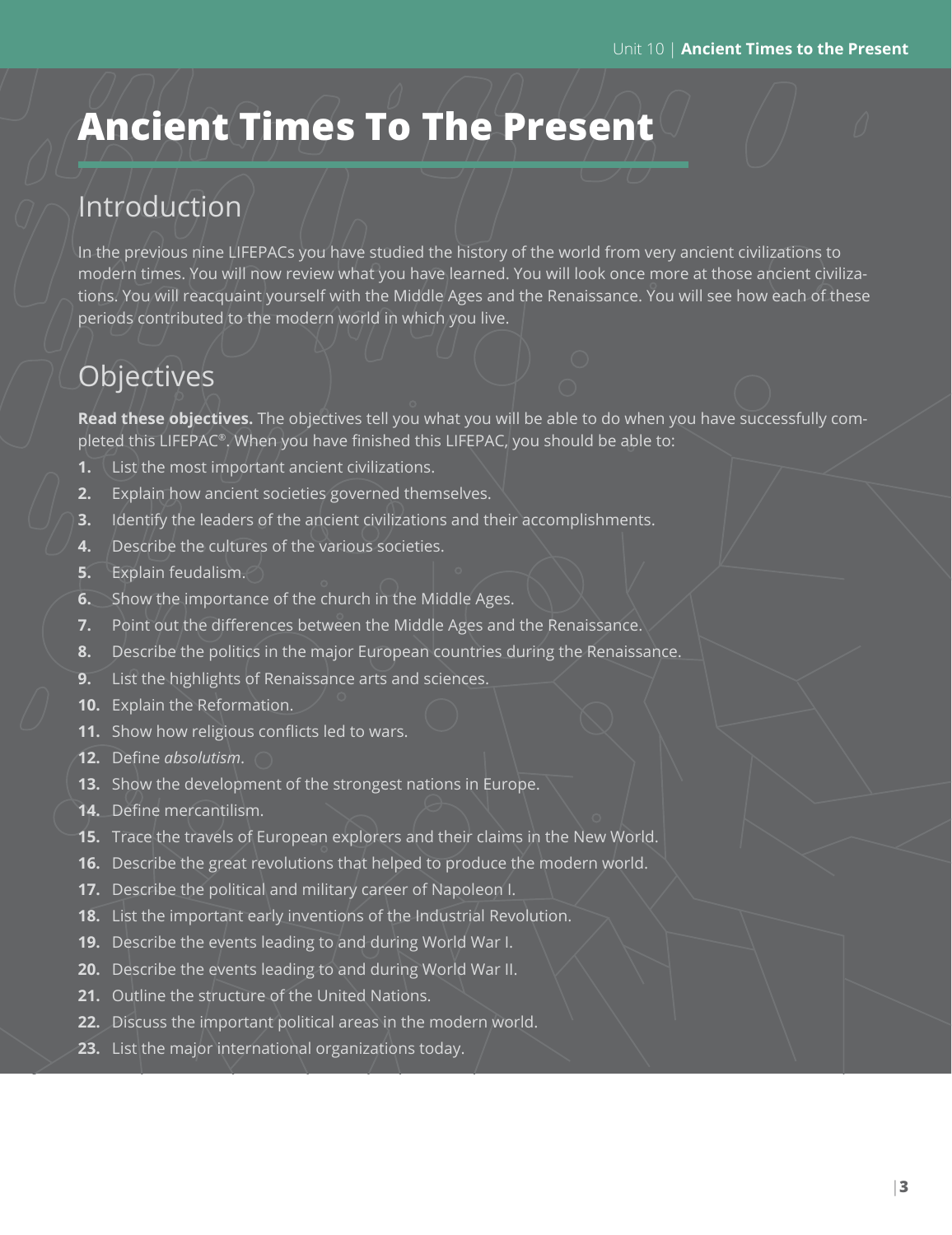# 1. ANCIENT CIVILIZATIONS AND MEDIEVAL TIMES

The first section of the review will deal with the world prior to 1500. It will recall the ancient civilizations, remind you of their ending, and discuss their contributions to the world. By 1500 the nations of Western Europe were stable enough to begin searching for places to

establish colonies. Spain led the way but did not handle her colonies wisely. England and France followed, and England gained the most. Out of these activities, the modern world finally began to develop.

### **Section Objectives**

**Review these objectives**. When you have completed this section, you should be able to:

- 1. List the most important ancient civilizations.
- 2. Explain how ancient societies governed themselves.
- 3. Identify the leaders of the ancient civilizations and their accomplishments.
- 4. Describe the cultures of the various societies.
- 5. Explain feudalism.
- 6. Show the importance of the church in the Middle Ages.

### **Vocabulary**

**Study these words to enhance your learning success in this section**.

| assimilation | diocese | <b>Ides of March</b> | <b>Nicene Creed</b> |
|--------------|---------|----------------------|---------------------|
| scriptorium  | see     | <b>triumvirate</b>   | vernacular          |

**Note:** *All vocabulary words in this LIFEPAC appear in* **boldface** *print the first time they are used. If you are not sure of the meaning when you are reading, study the definitions given.*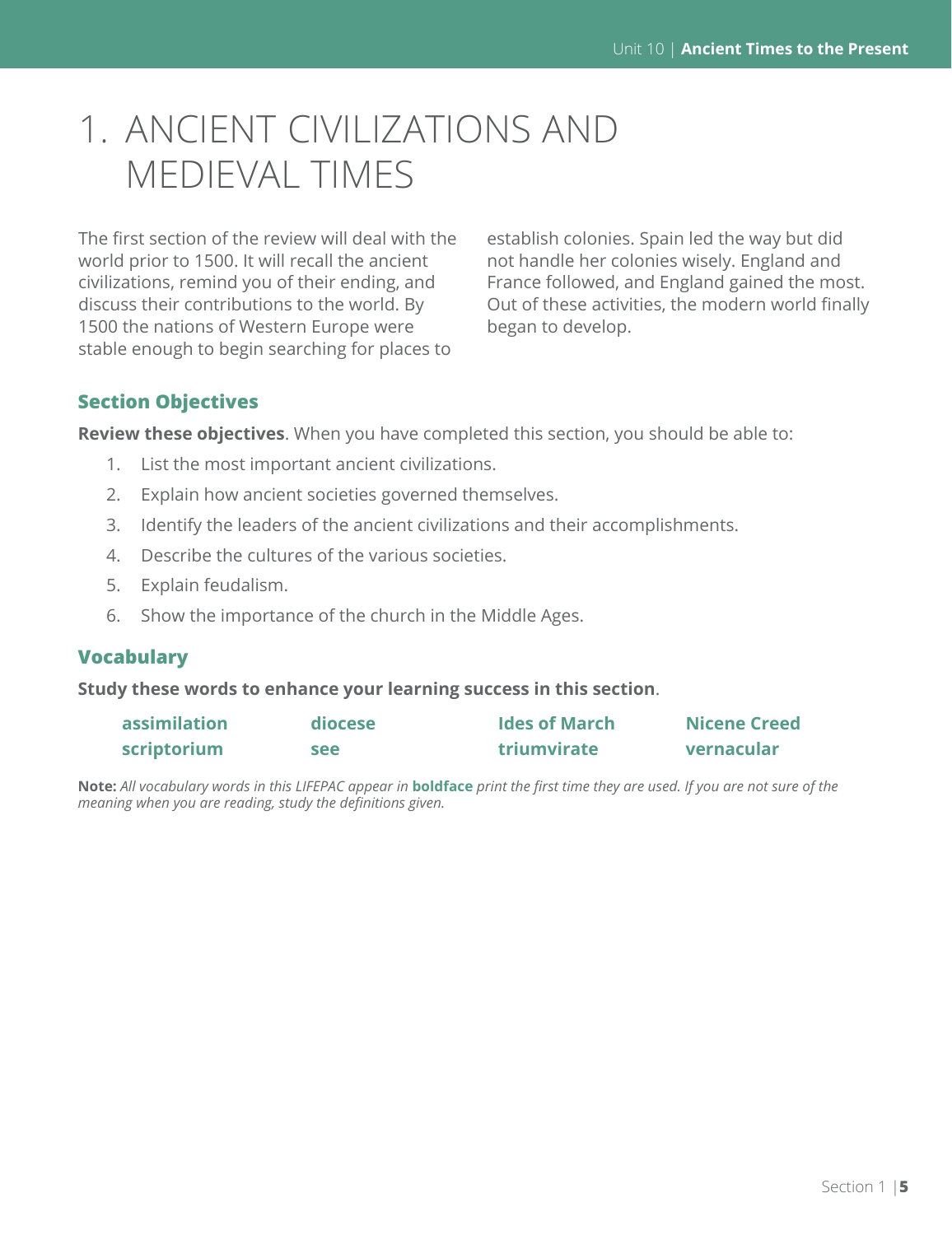### **HEBREWS**

The Old Testament of the Bible, the gift of God through the Hebrews to the people of the world, records the most ancient of ancient times. In the opening lines, it states (Genesis 1:1) "In the beginning God created the heaven and the earth." No time existed before the beginning.

The Hebrews were the descendants of Abraham, who settled in Canaan. From Canaan, Abraham's grandson Jacob moved his family to Egypt to be reunited with his son Joseph and to provide his family with sustenance during a famine. Generations later, Moses led them back to Canaan, the Promised Land. The area that was Canaan was approximately that of Israel today.

During this time many Hebrews did not remain true to God. They fought among themselves and were attacked by outsiders. They finally saw their Holy City, Jerusalem, destroyed by the Babylonians and many of their people carried off as captives to Babylon.

In Babylon they had to choose whether to spend their time in mourning or to make captivity meaningful. They chose the latter and spent much of the next seventy years creating the framework of the Old Testament and solidifying their beliefs.

Many Jews never returned to Jerusalem. The Diaspora, which is the name given to the scattering of the Hebrews all over the world, took place. When Jesus Christ the Savior was born in Bethlehem as promised, most Jews refused to accept Him. Their descendants are still waiting for a Messiah.

Christian belief accepts the Trinity and acknowledges Christ as (I John 2:1 and 2) "…an advocate with the Father…the propitiation for our sins…" With this knowledge of God and his acceptance of the Trinity, the Christian is prepared to carry on his struggle with Satan which is his heritage from Adam and Eve. Since he believes in this manner, he must accept God's presence in the making of history.

### **Complete the following sentences.**

- **1.1** The gift of God through the Hebrews to the whole world was the
- **1.2** Canaan was called the **and the set of the contract of the set of the set of the set of the set of the set of the set of the set of the set of the set of the set of the set of the set of the set of the set of the set**
- **1.3** The Hebrews solidified their beliefs while in

\_\_\_\_\_\_\_\_\_\_\_\_\_\_\_\_\_\_\_\_\_\_\_\_\_\_\_\_\_\_\_\_\_\_\_\_\_\_\_\_\_\_\_\_ .

- **1.4** The Hebrews were the descendants of
- **1.5** The scattering of the Hebrew people all over the world was called the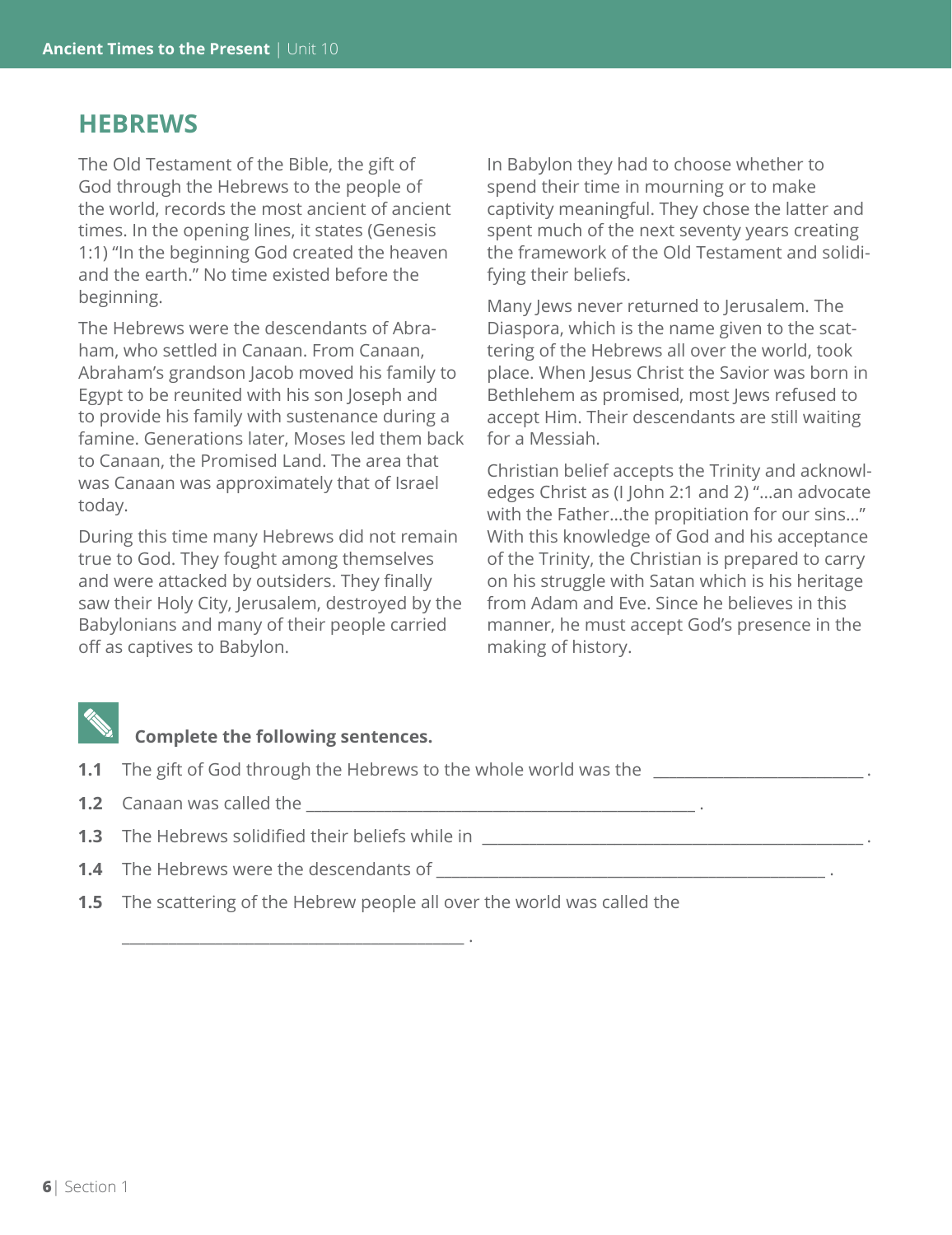### **EGYPTIANS**

The land along the Nile River had the requirements for settlement: warm climate, water supply, protective mountains, and a long coastline.

Egypt, the oldest of the early civilizations, developed a calendar, a system of irrigation, written communication, and local government before it was classified as a civilization.

The first central government was formed by the uniting of Egypt's upper and lower kingdoms under King Menes in 3400 B.C. From his capital at Memphis, he ruled with a strong hand and was able to keep the two kingdoms together and start a dynasty. Later the Pharaohs, as they came to be known, were considered divine, and their words were never questioned.

Once cities were established and the government became stable, Egypt began to trade among cities up and down the Nile. Finally, it started to trade with other countries around the eastern end of the Mediterranean Sea.

The government was not always strong enough to keep out invaders. Over the centuries, Egypt was conquered several times. One group of invaders, the Hyksos in the sixteenth century B.C., brought horses and chariots with them. The horses and chariots proved very valuable to the Egyptians, who used them to attack and conquer others.

Egypt built an empire and proceeded to set up trade routes with other countries. Surplus wheat and other grains were traded for products in the Mediterranean area. Egypt was able to buy the lumber and tin it needed as well as many other products. The Phoenicians brought tin all the way from England to Egypt, and Egyptian artisans mixed copper and tin to make bronze for decoration and weapons. Scribes kept records of trade transactions as Egyptians learned the importance of records for government and trade.

### **Answer true or false.**

- **1.6 \_\_\_\_\_\_\_\_\_\_\_\_\_\_\_\_** Egypt was settled on land along the Nile River.
- **1.7** \_\_\_\_\_\_\_\_\_\_\_\_\_\_ King Menes ruled Egypt from his capital at Hyksos.
- **1.8** \_\_\_\_\_\_\_\_\_\_\_\_\_\_ The Egyptians imported tin that came from England.
- **1.9** \_\_\_\_\_\_\_\_\_\_\_\_\_\_ Business records were kept by scribes.
- **1.10** \_\_\_\_\_\_\_\_\_\_\_\_\_\_ Egypt was such a powerful nation it was never invaded.

### **Complete the following sentences.**

|  | <b>1.11</b> Bronze is made by mixing a. |  |  |
|--|-----------------------------------------|--|--|
|--|-----------------------------------------|--|--|

**1.12** The Hyksos brought the a. \_\_\_\_\_\_\_\_\_\_\_\_\_\_\_\_\_\_\_\_\_\_\_\_\_ and b. \_\_\_\_\_\_\_\_\_\_\_\_\_\_\_\_\_\_\_\_\_\_\_\_\_ to Egypt.

**1.13** Four developments of the Egyptian civilization were these:

a. \_\_\_\_\_\_\_\_\_\_\_\_\_\_\_\_\_\_\_\_\_\_\_\_\_\_\_\_\_\_\_\_\_\_\_\_\_\_\_\_\_ , b. \_\_\_\_\_\_\_\_\_\_\_\_\_\_\_\_\_\_\_\_\_\_\_\_\_\_\_\_\_\_\_\_\_\_\_\_\_\_\_\_\_ ,

c. \_\_\_\_\_\_\_\_\_\_\_\_\_\_\_\_\_\_\_\_\_\_\_\_\_\_\_\_\_\_\_\_\_\_\_\_\_\_\_\_\_ , and d. \_\_\_\_\_\_\_\_\_\_\_\_\_\_\_\_\_\_\_\_\_\_\_\_\_\_\_\_\_\_\_\_\_\_\_\_ .

**1.14** Egyptian leaders considered divine were called \_\_\_\_\_\_\_\_\_\_\_\_\_\_\_\_\_\_\_\_\_\_\_\_\_\_\_\_\_\_\_\_\_\_\_\_\_\_\_\_\_ .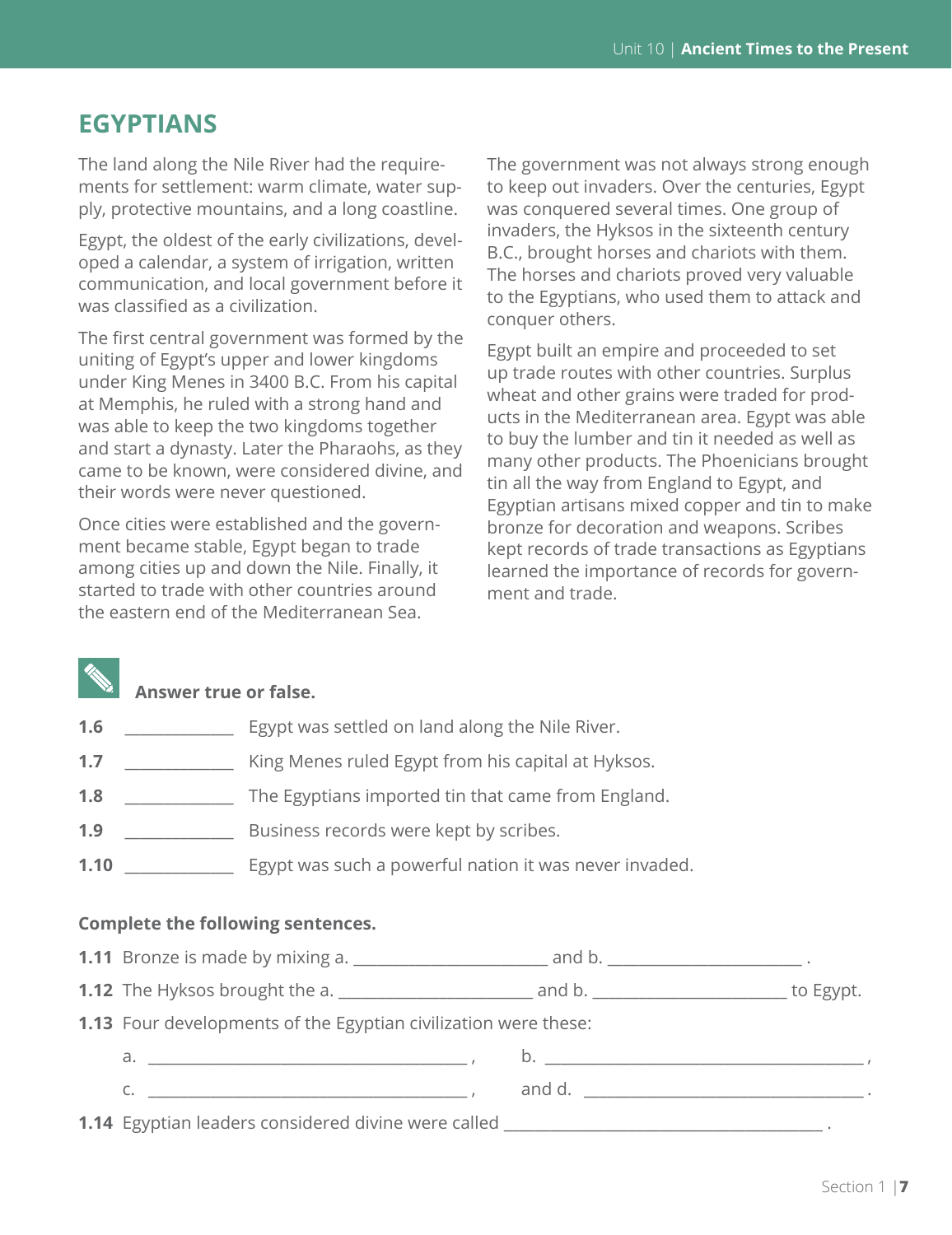

| Babylon

### **BABYLONIANS**

Between the Tigris and Euphrates rivers at the eastern end of the Fertile Crescent is located the land whose name, *Mesopotamia*, means *the land between two rivers*. Here on the plains of Shinar several groups settled. They never became true civilizations, although some of them did build empires, because they never developed beyond a city-state organization.

One of these groups was the Babylonians. Their capital city of Babylon was beautiful, and it lasted nearly two thousand years. It was in

Babylon that one of the emperors, Hammurabi codified the laws of Babylonia. Hammurabi was able to unite the Babylonians, but after his death his empire disintegrated.

Most of the Babylonians remained agricultural, but they did trade with the existing civilizations. A few craftsmen made articles to sell, but most of their sales were of food grains. Babylonians used clay for building, since stone was not available. Brick remains have been located by archaeologists.

### **Answer true or false.**

- **1.15** No remains of the Babylonians have ever been found.
- **1.16** \_\_\_\_\_\_\_\_\_\_\_\_\_\_ Hammurabi, emperor of Babylonia, codified the laws of his country.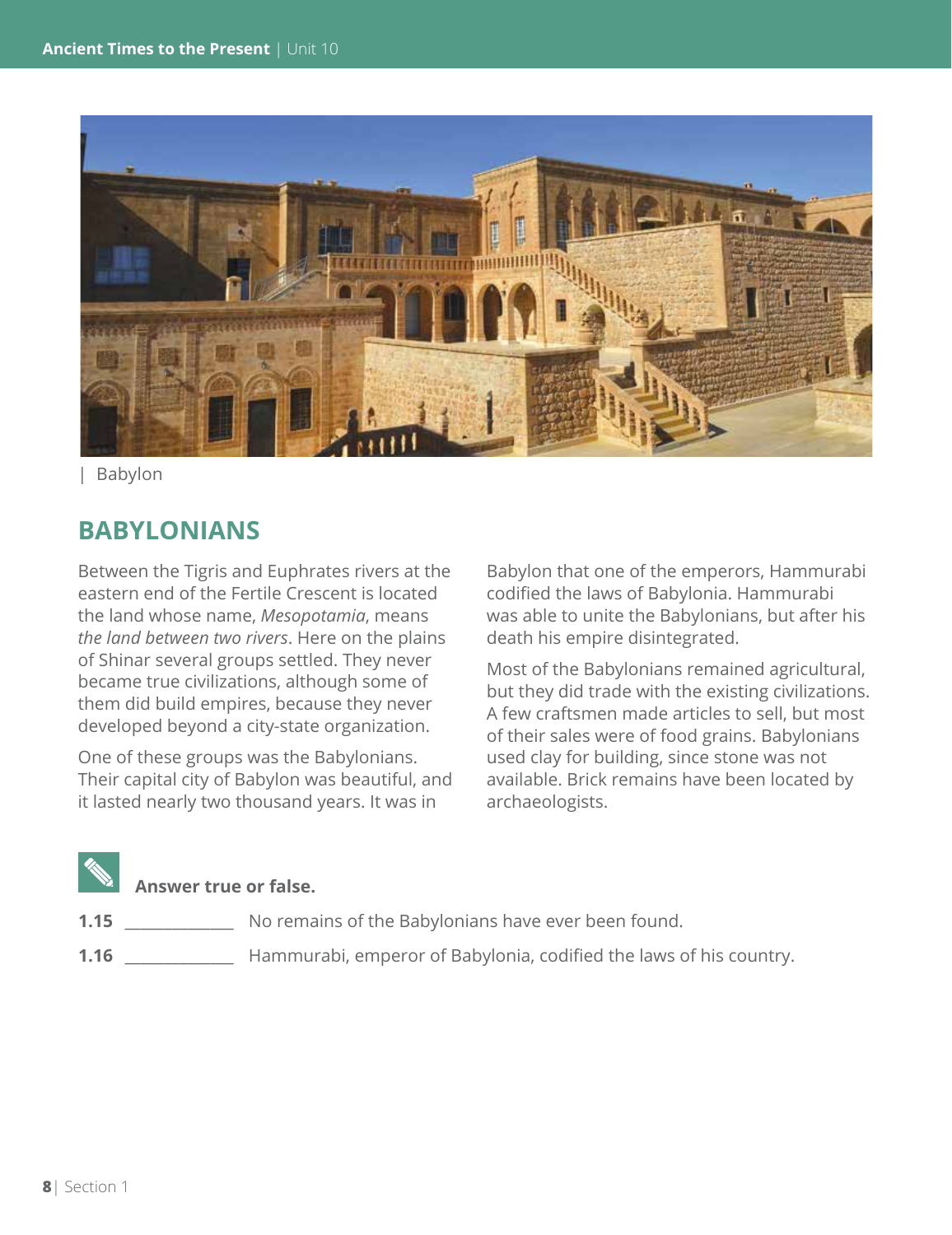### **CHINESE**

The earliest civilization in the Far East was that of China. The Yellow and Yangtze rivers provided water. The Yellow River often flooded causing disaster for the people. Crops could not be planted, and starvation followed. Mass migrations of Chinese took place because of this condition. Northern China was settled before southern China, but the people in the south began cultivation of the Chinese staple, rice.

China had a difficult time uniting. Its feudal stage was a period of war and invasion, as it would be much later in Europe. Finally, China became one nation in the fourth century before Christ.

China is protected by mountains and the sea, but to the north are plains from which invaders came. The Huns, a fierce and warlike tribe, inhabited the area. To protect themselves from the Huns, the Chinese built the Great Wall of China about five hundred B.C. Over the years the wall began to crumble, and in the thirteenth

century Genghis Khan, who had united several of the nomadic tribes north of the wall, attacked and conquered the northern Chinese. These Mongols, as they were called, swept across Asia into Russia. Genghis Khan left his empire to his grandson, Kublai Khan, who was successful in reuniting northern and southern China. It was during this time that Marco Polo came from Italy to visit China.

Under the Sung rule China reached new heights of production and trade. After the crusades, demand from Europe for Chinese products became very great. At the same time, trade routes overland became costly and dangerous. Europeans began to look for a way to reach the Far East by sailing west.

Over its history, China was divided into two classes of people, the very rich and the very poor. The poor for the most part were peasants who lived off the land. They paid high taxes to support their rulers.

### **Answer true or false.**

| 1.17 | The Great Wall of China was built after the birth of Christ.                   |
|------|--------------------------------------------------------------------------------|
| 1.18 | Mesopotamia means "land between two rivers."                                   |
| 1.19 | Flooding on the Yangtze River caused great hardship for the early Chinese.     |
| 1.20 | Genghis Khan was the leader of the northern Chinese.                           |
| 1.21 | After the crusades, Chinese demand for European products became very<br>great. |

### **Complete the following writing assignment.**

**1.22** Research Marco Polo's visit to China and prepare a paper of approximately one hundred words telling about what he saw. Have your teacher check your paper.

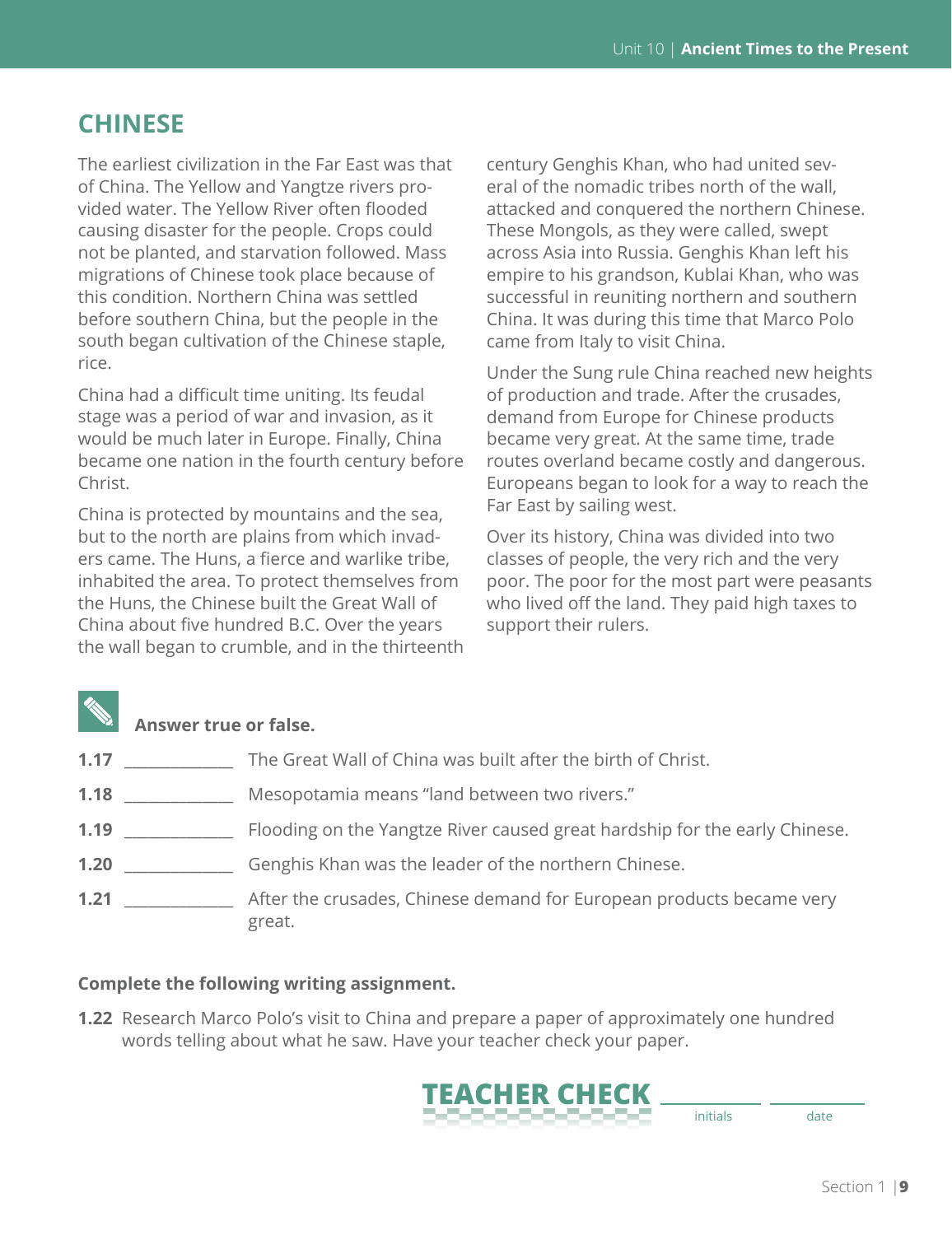### **GREEKS**

Much of Greek civilization had its origins in the culture of Crete. The Cretans had developed a high degree of civilization before they were forced to leave their island because a fire destroyed all that they had built. The Cretans resettled in Mycenae and began trading with the Aegean city-states and Egypt. Later they attacked and destroyed the ancient city of Troy in Asia Minor. Homer, the blind Greek poet, wrote about this war and its aftermath in the *Iliad* and the *Odyssey*. The Mycenaeans were attacked and conquered in the twelfth century before Christ and with their conquerors were the forerunners of the Greek people.

Because of poor soil, early Greek city-states had to buy food from outside their borders. In exchange they sold bronze weapons and other items. This trade led to the founding of Greek colonies around the shores of the Mediterranean. Athens, almost from its beginning, was chief among the Greek city-states. The first democratic practices in government appeared in Athens. A council of 500 was made up of representatives of the people. Debates were held openly before any law was enacted.

Before its democracy was thoroughly established, Athens was attacked by Persia, which was attempting to build a Mediterranean empire. Athens sought the aid of another citystate, and together they drove the Persians from Greek territory permanently. The Athenian civilization reached its peak under Pericles after the Persians were routed. Athenian culture flourished. Trade was good, and Athens became wealthy. Democracy developed further but was never complete because only male, native born citizens could participate.

After the Age of Pericles, Greece declined. Athens and Sparta engaged in the Peloponnesian War in which Athens was defeated. Unable to defend themselves, the Greeks fell victim to Philip of Macedonia whose kingdom was to the north. His son, Alexander the Great, spread the Greek Empire and culture over the Middle East. As Greek culture mingled with the cultures of the conquered peoples, the so-called Hellenistic culture developed.

Alexander swept as far east as India. He attempted to unite the area, but was not successful. Probably his worst mistake was his failure to provide for a successor to rule after his death. The empire went into a period of decline, and the Greeks began to give way to the next civilization, Rome.



### **Answer the following questions.**

**1.23** Why were the ancient Greek city-states forced to trade outside their borders? \_\_\_\_\_\_\_\_\_\_\_\_\_\_\_

\_\_\_\_\_\_\_\_\_\_\_\_\_\_\_\_\_\_\_\_\_\_\_\_\_\_\_\_\_\_\_\_\_\_\_\_\_\_\_\_\_\_\_\_\_\_\_\_\_\_\_\_\_\_\_\_\_\_\_\_\_\_\_\_\_\_\_\_\_\_\_\_\_\_\_\_\_\_\_\_\_\_\_\_\_\_\_\_\_\_\_\_\_\_\_\_

\_\_\_\_\_\_\_\_\_\_\_\_\_\_\_\_\_\_\_\_\_\_\_\_\_\_\_\_\_\_\_\_\_\_\_\_\_\_\_\_\_\_\_\_\_\_\_\_\_\_\_\_\_\_\_\_\_\_\_\_\_\_\_\_\_\_\_\_\_\_\_\_\_\_\_\_\_\_\_\_\_\_\_\_\_\_\_\_\_\_\_\_\_\_\_\_

 $\_$  ,  $\_$  ,  $\_$  ,  $\_$  ,  $\_$  ,  $\_$  ,  $\_$  ,  $\_$  ,  $\_$  ,  $\_$  ,  $\_$  ,  $\_$  ,  $\_$  ,  $\_$  ,  $\_$  ,  $\_$  ,  $\_$  ,  $\_$  ,  $\_$  ,  $\_$  ,  $\_$  ,  $\_$  ,  $\_$  ,  $\_$  ,  $\_$  ,  $\_$  ,  $\_$  ,  $\_$  ,  $\_$  ,  $\_$  ,  $\_$  ,  $\_$  ,  $\_$  ,  $\_$  ,  $\_$  ,  $\_$  ,  $\_$  ,

 $\_$  ,  $\_$  ,  $\_$  ,  $\_$  ,  $\_$  ,  $\_$  ,  $\_$  ,  $\_$  ,  $\_$  ,  $\_$  ,  $\_$  ,  $\_$  ,  $\_$  ,  $\_$  ,  $\_$  ,  $\_$  ,  $\_$  ,  $\_$  ,  $\_$  ,  $\_$  ,  $\_$  ,  $\_$  ,  $\_$  ,  $\_$  ,  $\_$  ,  $\_$  ,  $\_$  ,  $\_$  ,  $\_$  ,  $\_$  ,  $\_$  ,  $\_$  ,  $\_$  ,  $\_$  ,  $\_$  ,  $\_$  ,  $\_$  ,

**1.24** Who was Homer?

**1.25** Where did much of Greek civilization have its origins? \_\_\_\_\_\_\_\_\_\_\_\_\_\_\_\_\_\_\_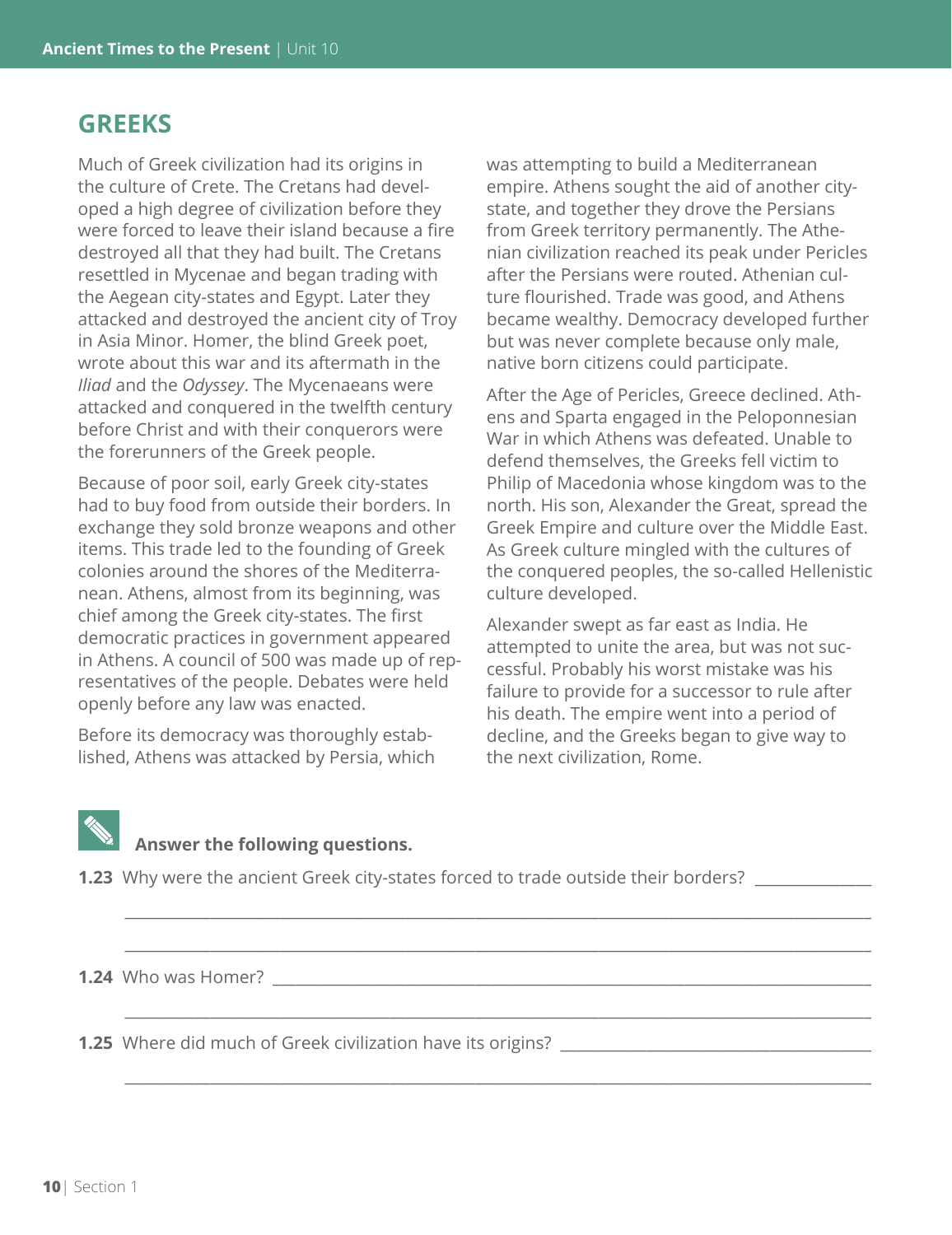**1.26** What was one of Alexander the Great's most serious mistakes?

\_\_\_\_\_\_\_\_\_\_\_\_\_\_\_\_\_\_\_\_\_\_\_\_\_\_\_\_\_\_\_\_\_\_\_\_\_\_\_\_\_\_\_\_\_\_\_\_\_\_\_\_\_\_\_\_\_\_\_\_\_\_\_\_\_\_\_\_\_\_\_\_\_\_\_\_\_\_\_\_\_\_\_\_\_\_\_\_\_\_\_\_\_\_\_\_

**1.27** Who fought in the Peloponnesian War? a. \_\_\_\_\_\_\_\_\_\_\_\_\_\_\_\_\_\_\_\_\_\_\_\_\_\_\_\_\_\_\_\_\_\_

and b. \_\_\_\_\_\_\_\_\_\_\_\_\_\_\_\_\_\_\_\_\_\_\_\_\_\_\_\_\_\_\_\_\_\_\_\_\_\_\_\_\_\_\_\_\_\_\_\_\_\_\_\_\_\_ .

### **ROMANS**

The story of Rome began with the defeat of the Etruscans for control of the city-states that had grown up around the mouth of the Tiber River. Rome was not located on the seacoast since no natural harbor indented the Italian coastline there.

During the early years, Rome followed the practice of the Etruscans and ruled with a king who took advice from a senate made up of the people from the upper classes. When dissatisfaction arose among the lower classes, the plebeians, Rome became a republic and allowed tribunes or representatives of the people to be elected and to advise. Rome was on its way to becoming a democracy. Rome took possession of the Italian peninsula either by driving out the people who already lived there or by taking them over. This takeover included the Greeks. As it established supremacy over the peninsula, Rome made the conquered people feel as if they were part of Rome by granting them Roman citizenship. At the same time, Rome assured itself of a large army when it was needed.

Rome became involved in the Punic Wars with Phoenicia over the city of Carthage in North Africa. Carthage was a Phoenician colony, and Phoenicia interfered with Roman trade in the Mediterranean. Three wars were fought over a period of more than a hundred years until Rome devastated Carthage and sold its people into slavery. Shortly afterward, the city of Corinth in Greece met almost the same fate.

Rome began to hire mercenaries to fight battles of expansion, but ensuing chaos destroyed the political gains the plebeians had made. Two men came to their support, the Gracchi brothers who were members of the senate and of the upper class. They failed to help the poor, and the result was civil war. The senators fled for their lives; and Caesar, Pompey, and Crassus tried to form a **triumvirate** to rule Rome. Crassus and Pompey, for different reasons, left the triumvirate and Caesar was left to rule alone. Fearing that he would start a line of dictators, the senators decided to get rid of Caesar, and accordingly on the **Ides of March,** 44 B.C., they stabbed him to death in the senate chambers. No one wanted to succeed Caesar although Octavian, Caesar's nephew, was his heir. Trouble over who should rule ended when Mark Antony and Octavian decided to rule together. This arrangement lasted for about ten years when Octavian was told that Antony together with Cleopatra, queen of Egypt, would try to seize control. A battle followed at Actium where Antony and Cleopatra were defeated in 31 B.C. Antony and Cleopatra committed suicide, and Egypt became a Roman province. Octavian was granted the title Augustus by the senate and went on to rule alone.

During his short term in office, Caesar had begun reforms. Octavian, later called Augustus, continued these reforms. He gave food to the poor and provided entertainment for them. Caesar had decided that all conquered people should be given Roman citizenship with all the privileges that went with it. He also made reforms in the tax system, which Augustus continued.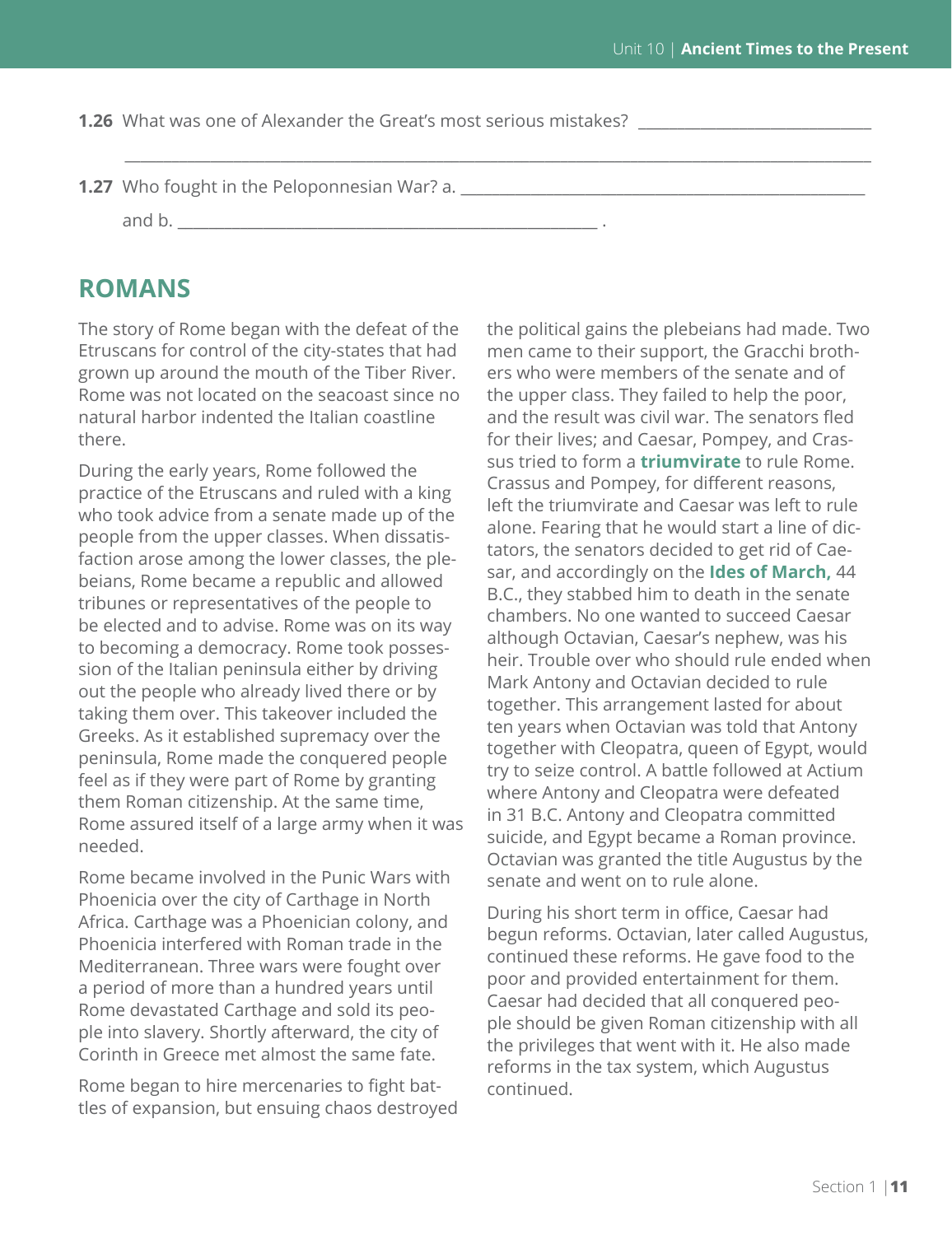

| The Roman Empire

Augustus was now ruler over a large empire, and his reign began with what would later be called the Roman Peace or as the Romans called it, *Pax Romano*. Peace allowed time and money for other activities. New trade was established with the provinces, and the empire became almost self-sufficient. North Africa furnished grain for most of the empire's bread. Roads, bridges, public buildings, and aqueducts were built. Travel became easier within the empire, and roads were filled with carts and people. Christ was born during the reign of Augustus in the town of Bethlehem in one of the Roman provinces.

After the death of Augustus peace continued: but inferior rulers outnumbered good ones. Rome went into decline. No longer able to keep invaders out, Rome found its borders under constant attack by Germanic tribes. The army

was increased in size, but the cost was high. As more soldiers were needed, the cost to the people impoverished them; and inflation eroded the value of the money. Government was not only inefficient but corrupt. Civil disorder was almost constant. Emperors Diocletian and Constantine tried to solve these problems. Diocletian thought the empire was too large for one man to rule; therefore, he divided it into the Eastern and Western empires. Constantine reunited them and moved the capital to Constantinople, but even this plan to strengthen the empire failed. It was divided again after Constantine died, and from that point on the Western half declined. It was overrun by the Ostrogoths in A.D. 476, and a Germanic emperor named Odoacer took the throne. The Eastern half lived on for a thousand years and finally succumbed to the Ottoman Turks when they came into power in southwest Asia.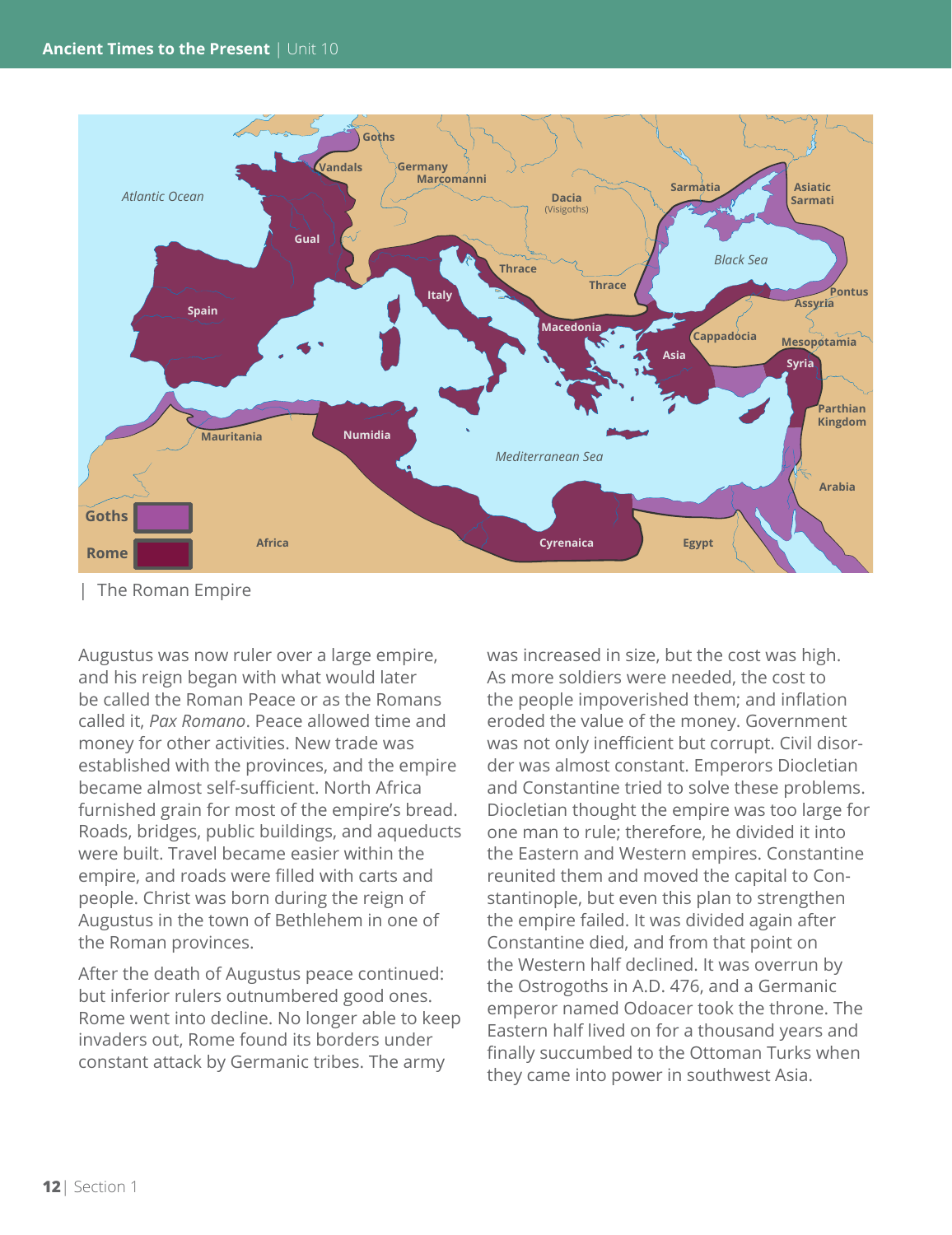| <b>Complete the following sentences.</b>                                                                                                                                                                         |  |
|------------------------------------------------------------------------------------------------------------------------------------------------------------------------------------------------------------------|--|
|                                                                                                                                                                                                                  |  |
| 1.29 After defeating Antony and Cleopatra, Octavian was granted the title of                                                                                                                                     |  |
|                                                                                                                                                                                                                  |  |
| <b>1.30</b> To make conquered peoples feel like Romans, Rome gave them Roman                                                                                                                                     |  |
| <u> 1989 - Johann John Stein, mars an der stein am der stein am der stein am der stein am der stein am der stein</u><br>1.31 The Roman leader stabbed to death on the Ides of March, 44 B.C., was ______________ |  |
| <b>1.32</b> The Roman Empire was divided into Eastern and Western empires by the emperor                                                                                                                         |  |
|                                                                                                                                                                                                                  |  |
| 1.34 When Christ was born during the reign of Augustus, Bethlehem was a town in one of the                                                                                                                       |  |
|                                                                                                                                                                                                                  |  |
| 1.35 The story of Rome began with the defeat of the _____________________________                                                                                                                                |  |
| Answer this question.                                                                                                                                                                                            |  |
| 1.36 Why did the Roman Empire in the west go into decline? ______________________                                                                                                                                |  |
|                                                                                                                                                                                                                  |  |
|                                                                                                                                                                                                                  |  |
|                                                                                                                                                                                                                  |  |

\_\_\_\_\_\_\_\_\_\_\_\_\_\_\_\_\_\_\_\_\_\_\_\_\_\_\_\_\_\_\_\_\_\_\_\_\_\_\_\_\_\_\_\_\_\_\_\_\_\_\_\_\_\_\_\_\_\_\_\_\_\_\_\_\_\_\_\_\_\_\_\_\_\_\_\_\_\_\_\_\_\_\_\_\_\_\_\_\_\_\_\_\_\_\_\_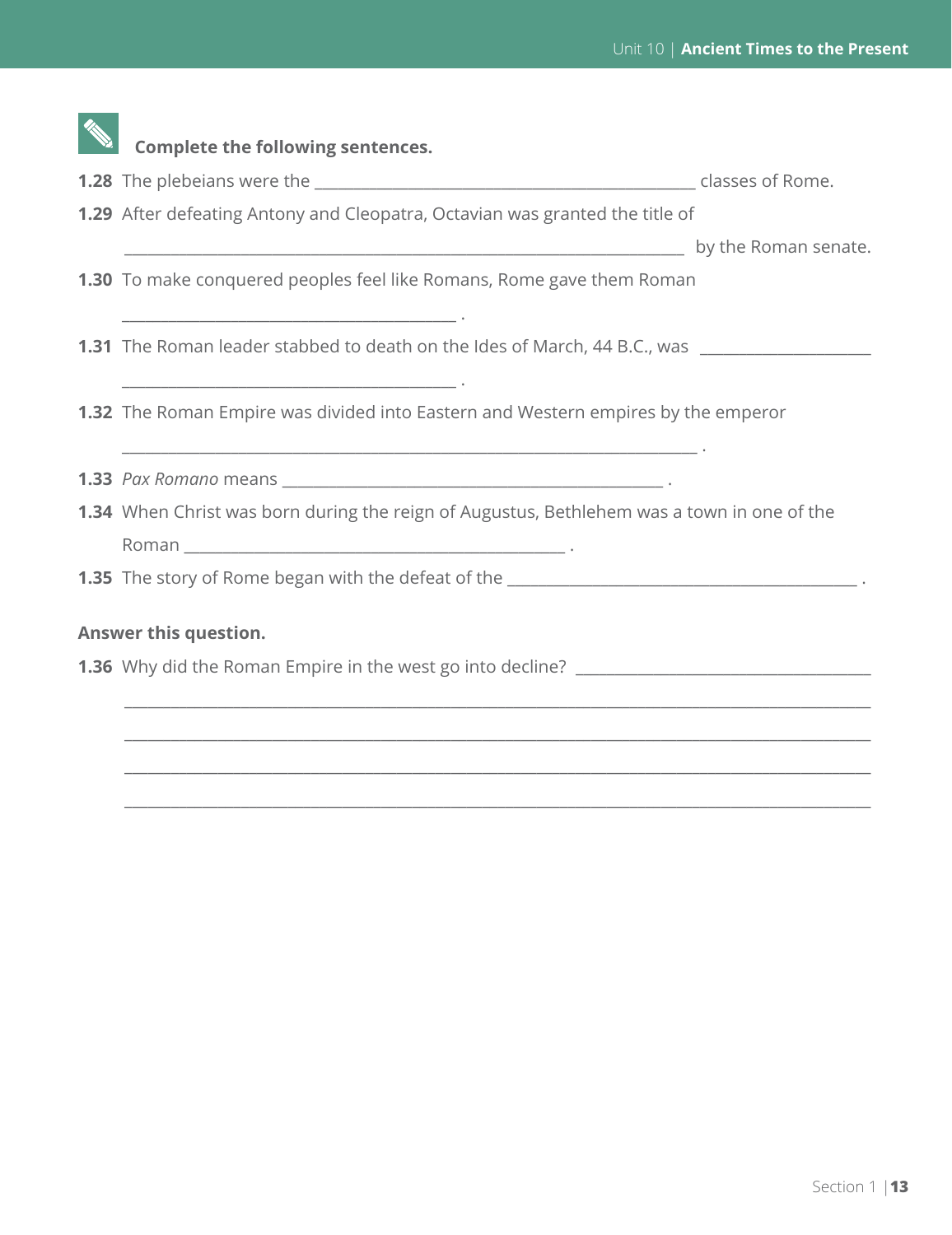# **SELF TEST 1**

**Match the following items** (each answer, 2 points).

| Hammurabi              | a. settled in Canaan                    |
|------------------------|-----------------------------------------|
| pharaohs               | b. Greek poet, author of the Iliad      |
| Genghis Khan           | c. drove the Moors from Spain           |
| Mesopotamia            | d. put down a Hebrew rebellion          |
| Ferdinand and Isabella | e. Egyptian rulers who where considered |
| Homer                  | divine                                  |
| Alexander the Great    | "land between two rivers"<br>f.         |
|                        | g. codified the laws of Babylon         |
|                        | h. conflict between Athens and Sparta   |
| Abraham                | origin of Greek civilization<br>İ.      |
|                        | Peloponnesian War<br>Crete              |

- j. Mongol warrior who invaded China
- k. spread Greek culture through the Middle East

**Complete the following sentences** (each answer, 3 points).

- **1.011** England was attacked many times in the early Middle Ages by warriors from Scandinavia called  $\Box$
- **1.012** Charlemagne was emperor of a land that was roughly the same as the modern country of
- **1.013** The king who united Southern England was named \_\_\_\_\_\_\_\_\_\_\_\_\_\_\_\_\_\_\_\_\_\_\_\_\_\_\_

\_\_\_\_\_\_\_\_\_\_\_\_\_\_\_\_\_\_\_\_\_\_\_\_\_\_\_\_\_\_\_\_\_\_\_\_\_\_\_\_\_\_\_\_\_ .

**1.014** The French ruler who invaded and ruled over England after 1066 was

\_\_\_\_\_\_\_\_\_\_\_\_\_\_\_\_\_\_\_\_\_\_\_\_\_\_\_\_\_\_\_\_\_\_\_\_\_\_\_\_\_\_\_\_\_\_\_\_\_\_\_\_\_\_\_\_\_\_\_\_\_ .

\_\_\_\_\_\_\_\_\_\_\_\_\_\_\_\_\_\_\_\_\_\_\_\_\_\_\_\_\_\_\_\_\_\_\_\_\_\_\_\_\_\_\_\_\_\_\_\_\_\_\_\_\_\_\_\_\_\_\_\_\_ .

\_\_\_\_\_\_\_\_\_\_\_\_\_\_\_\_\_\_\_\_\_\_\_\_\_\_\_\_\_\_\_\_\_\_\_\_\_\_\_\_\_\_\_\_\_\_\_\_\_\_\_\_\_\_\_\_\_\_\_\_\_ .

- **1.015** Under the feudal system someone who received land in return for his support was called a
- **1.016** A parcel of land given by a noble to a lesser noble in exchange for loyalty and money in the Middle Ages was called a \_\_\_\_\_\_\_\_\_\_\_\_\_\_\_\_\_\_\_\_\_\_\_\_\_\_\_\_\_\_\_\_\_\_\_\_\_\_\_\_\_\_\_\_\_\_\_\_\_\_\_\_\_\_\_\_\_\_\_\_\_ .
- **1.017** Most people in the Middle Ages worked hard in the fields and were called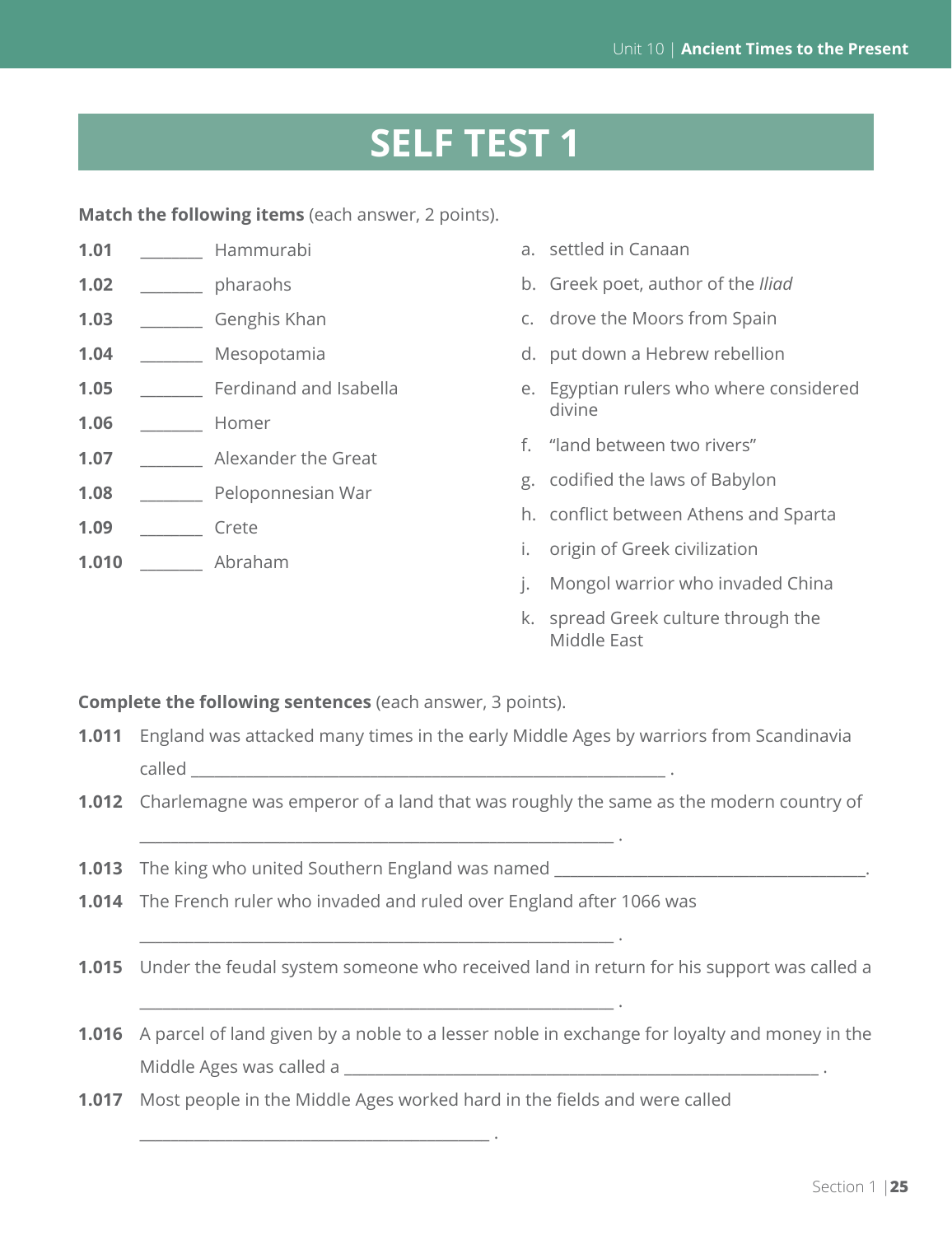**1.018** Minstrels and troubadours were known in the Middle Ages for their

**1.019** The two most important literary men of the Middle Ages were

\_\_\_\_\_\_\_\_\_\_\_\_\_\_\_\_\_\_\_\_\_\_\_\_\_\_\_\_\_\_\_\_\_\_\_\_\_\_\_\_\_\_\_\_\_ .

a. \_\_\_\_\_\_\_\_\_\_\_\_\_\_\_\_\_\_\_\_\_\_\_\_\_\_\_\_\_\_\_\_\_\_\_ and b. \_\_\_\_\_\_\_\_\_\_\_\_\_\_\_\_\_\_\_\_\_\_\_\_\_\_\_\_\_\_\_\_\_\_\_ .

**1.020** Late medieval architecture was called **Late and Late and Late and Late and Late** 

**Answer true or false** (each answer, 1 point).

- **1.021** \_\_\_\_\_\_\_\_\_\_\_\_ Marco Polo was the first Chinese to visit Europe during the Middle Ages.
- **1.022** \_\_\_\_\_\_\_\_\_\_\_\_ Bronze is a mixture of iron and zinc.
- **1.023** \_\_\_\_\_\_\_\_\_\_\_\_ The empire of Alexander the Great began to crumble in part because Alexander did not pick a leader to follow him after he died.
- **1.024** \_\_\_\_\_\_\_\_\_\_\_\_ Plebeians were the common people of Rome.
- **1.025** \_\_\_\_\_\_\_\_\_\_\_\_ Antony and Cleopatra were defeated at the Battle of Actium in 31 B.C.
- **1.026** Pax Romano was a Roman emperor who followed Diocletian to the throne.
- **1.027** \_\_\_\_\_\_\_\_\_\_\_\_ Jesus was born in Bethlehem during the reign of the emperor Augustus.
- **1.028** \_\_\_\_\_\_\_\_\_\_\_\_\_ The ancient Chinese had a highly developed system of government, which required formal education.
- **1.029** \_\_\_\_\_\_\_\_\_\_\_\_ Latin was the language of Egypt.
- **1.030** \_\_\_\_\_\_\_\_\_\_\_\_ The religion of most ancient civilizations was polytheistic.

**Write the letter of the correct answer on each line** (each answer, 2 points).

| <b>1.031</b> The feudal system dealt primarily with people at the <u>same</u> of the medieval social |                                                                                             |                                              |            |  |
|------------------------------------------------------------------------------------------------------|---------------------------------------------------------------------------------------------|----------------------------------------------|------------|--|
| structure.<br>a. top                                                                                 | b. middle                                                                                   | c. bottom                                    | d. outside |  |
| a. manor                                                                                             | <b>1.032</b> Under the feudal system all of the land was owned by the _______.<br>b. nobles | c. church                                    | d. king    |  |
| a. Dante                                                                                             | <b>1.033</b> The Canterbury Tales were written by _______.<br>b. Chaucer c. minstrels       |                                              | d. Trivium |  |
| a. Hundred Years War<br>c. Quadrivium                                                                | <b>1.034</b> The papacy was moved from Rome to France during the _______.                   | b. Avignon Captivity<br>d. Holy Roman Empire |            |  |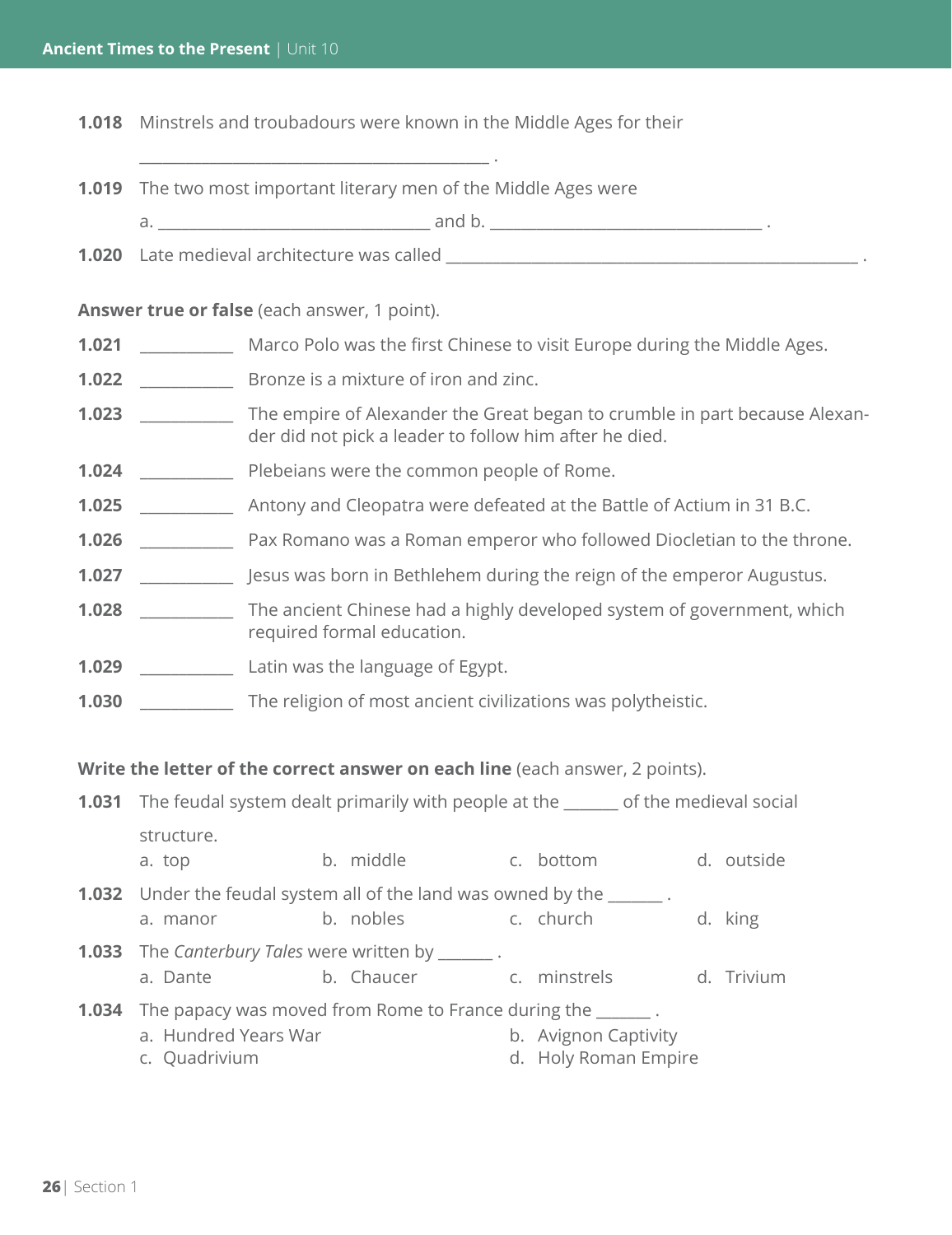| <b>1.035</b> Campaigns to recapture the Holy Land during the Middle Ages were called _______.      |  |                                                                                                                                           |                |
|----------------------------------------------------------------------------------------------------|--|-------------------------------------------------------------------------------------------------------------------------------------------|----------------|
|                                                                                                    |  | a. Crusades b. Inquisitions c. Parliaments d. Restorations                                                                                |                |
|                                                                                                    |  | <b>1.036</b> A nation which did not become unified until the nineteenth century was _______.<br>a. Turkey b. Germany c. Ireland d. France |                |
| <b>1.037</b> Cycles were groups of medieval _______.<br>a. songs b. poems c. plays                 |  |                                                                                                                                           | d. dances      |
| <b>1.038</b> Most medieval music was composed for _______.<br>a. monasteries b. dramas c. churches |  |                                                                                                                                           | d. wagon plays |
| a. Babylonians b. Nicenes c. popes                                                                 |  | <b>1.039</b> The Old Testament of the Bible was God's gift through the                                                                    | d. Hebrews     |
| <b>1.040</b> The Hebrews were the descendants of .<br>a. Canaan b. Abraham c. Jacob                |  |                                                                                                                                           | d. Diaspora    |
|                                                                                                    |  |                                                                                                                                           |                |